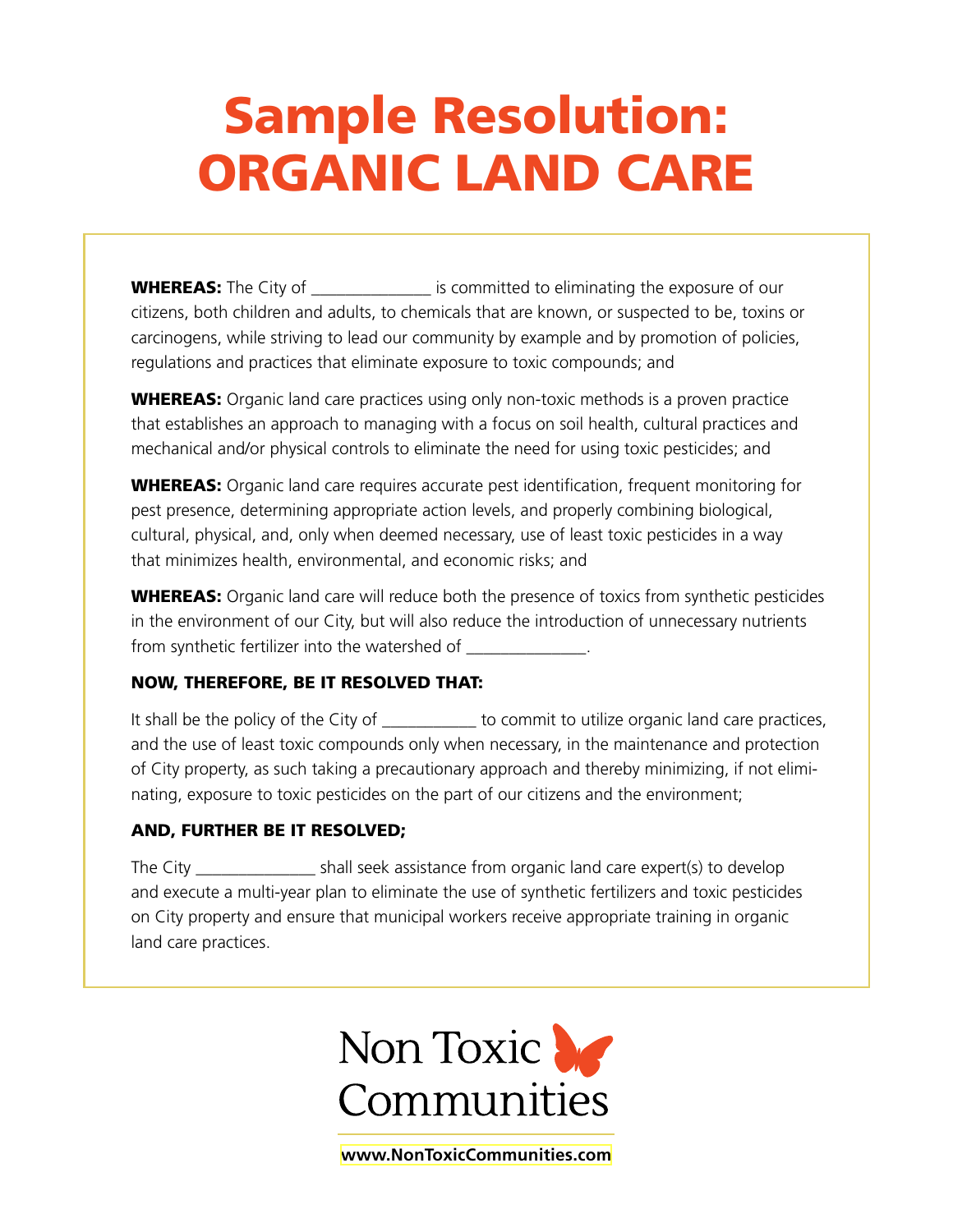### Background Information

This resolution requires that organic land management practices, according to Organic Land Care Standards as designated by the Northeast Organic Farming Association (NOFA) involving only least toxic pesticides be utilized in maintaining City owned property and that these practices be shared and promoted for use by the public in maintaining private property throughout the community.

There are numerous resources that tabulate lists of least toxic products, (e.g., the United States Environmental Protection Agency's minimum risk products list or materials listed as organic by non-profit organizations such as the Organic Materials Review Institute (OMRI) and NOFA Standards) to facilitate the choice of materials that are preferred, allowed and prohibited.

Organic land care is an effective and environmentally sensitive approach to pest and turf management that relies on a combination of common-sense best management practices without the use of toxic pesticides.

Toxic pesticides are harmful to human health, pets and the environment. Organic land care protects public health and our watershed from degradation and contamination. For purposes of example, the widely used neonicotinoid class of systemic insecticides (neonics) are persistent in the environment, harm pollinator health, move into surface waters and up the food chain affecting songbirds and mammals. Emerging evidence shows harm to the developing brain and hormone disrupting activity by some neonics.

Organic land care uses current, comprehensive information on the life cycles of pests and their interaction with the environment. This information, in combination with a variety of pest control methods, is used to manage pest damage by economical means, and with minimal hazard to people, property, and the environment.

Synthetic fertilizers harm soil biology, and contribute to greenhouse gas emissions as well as inhibiting the carbon storing ability of the soil. In light of climate change, organic land care is a necessary step forward in addressing this crisis. Organic land care plays a key role in a municipality's climate change action plan to reduce greenhouse gas emissions.

More careful application of organic fertilizers as part of an organic land care program by the City will decrease our contribution of excess nutrients to the watershed that contribute to the proliferation of toxic algae blooms to adjacent bodies of water. In addition, organic land care also helps mitigate stormwater runoff.

Organic land care standards emphasize the use of native plants, thereby helping to reduce risk of wildfire, store more carbon, support biodiversity, and conserve water for irrigation.

Promotion of this policy of organic land management protects the safety of municipal workers, limits the potential for claims against negligence, litigation and financial liability, and also demonstrates to the community at large that the City is a leader in the stewardship of our natural resources.

**Precautionary Principle:** When an activity raises threats of harm to human health or the environment, precautionary measures should be taken even if some cause and effect relationships are not fully established scientifically.

In this context the proponent of an activity, rather than the public, should bear the burden of proof.

The process of applying the Precautionary Principle must be open, informed and democratic and must include potentially affected parties. It must also involve an examination of the full range of alternatives, including no action.